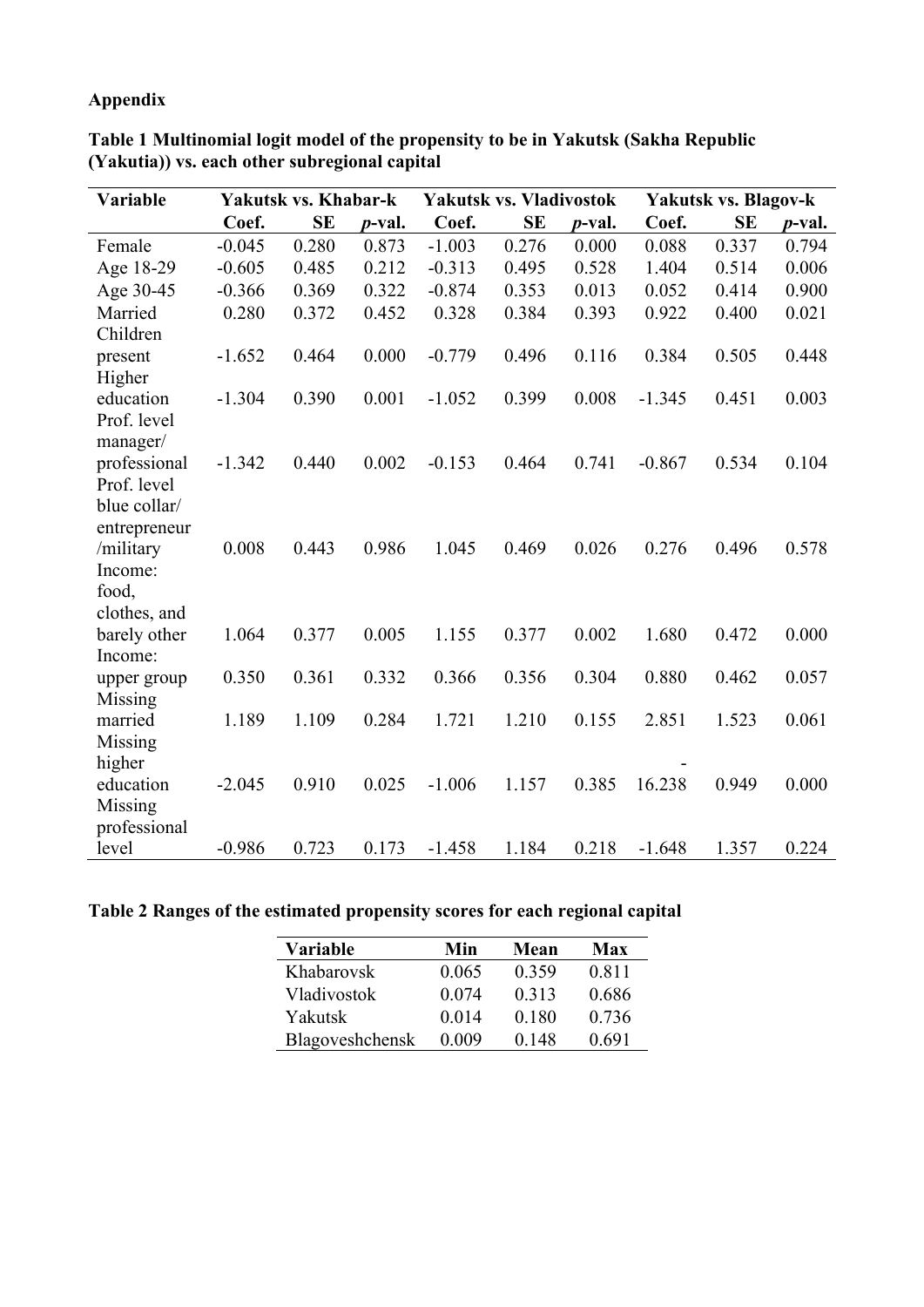|                                                                      |          | <b>Khabarovsk</b>  |          | <b>Vladivostok</b> | Blagoveshchensk |                    |
|----------------------------------------------------------------------|----------|--------------------|----------|--------------------|-----------------|--------------------|
| <b>Outcomes</b>                                                      |          | <b>BH</b> critical |          | <b>BH</b> critical |                 | <b>BH</b> critical |
|                                                                      | p-value  | value              | p-value  | value              | p-value         | value              |
| Perceived frequency of corruption practices used by other people [1] |          |                    |          |                    |                 |                    |
| Presents to teachers, doctors, and childcare providers               | 0.882    | 0.188              | 0.483    | 0.219              | $0.006*$        | 0.031              |
| Use connections to solve problems                                    | 0.727    | 0.156              | 0.205    | 0.156              | 0.286           | 0.156              |
| Forging signatures and documents                                     | 0.686    | 0.125              | 0.318    | 0.188              | 0.703           | 0.219              |
| Offering money to road police to avoid fines                         | $0.001*$ | 0.063              | $0.000*$ | 0.031              | $0.034*$        | 0.125              |
| Offering money to state officials                                    | $0.044*$ | 0.094              | 0.128    | 0.125              | 0.697           | 0.188              |
| Giving money to professors to pass exams                             | $0.000*$ | 0.031              | $0.000*$ | 0.031              | $0.015*$        | 0.063              |
| Giving money to get children accepted in childcare,                  | $0.000*$ | 0.031              | 0.104    | 0.094              | 0.966           | 0.250              |
| school, and higher educational institutions                          |          |                    |          |                    |                 |                    |
| Receive "envelope" wage                                              | $0.000*$ | 0.031              | $0.009*$ | 0.063              | $0.019*$        | 0.094              |
| Frequency of corruption practices used by respondents themselves [2] |          |                    |          |                    |                 |                    |
| Presents to teachers, doctors, and childcare providers               | 0.811    | 0.219              | 0.777    | 0.219              | 0.032           | 0.031              |
| Use connections to solve problems                                    | 0.762    | 0.188              | 0.414    | 0.188              | 0.950           | 0.250              |
| Forging signatures and documents                                     | 0.333    | 0.156              | 0.410    | 0.156              | 0.089           | 0.063              |
| Offering money to road police to avoid fines                         | $0.004*$ | 0.063              | $0.000*$ | 0.031              | 0.160           | 0.125              |
| Offering money to state officials                                    | $0.011*$ | 0.094              | $0.011*$ | 0.094              | 0.872           | 0.219              |
| Giving money to professors to pass exams                             | $0.000*$ | 0.031              | $0.000*$ | 0.031              | 0.183           | 0.156              |
| Giving money to get children accepted in childcare,                  | $0.045*$ | 0.125              | $0.010*$ | 0.063              | 0.131           | 0.094              |
| school, and higher educational institutions                          |          |                    |          |                    |                 |                    |
| Receive "envelope" wage                                              | $0.000*$ | 0.031              | $0.109*$ | 0.125              | 0.607           | 0.188              |
| What does corruption mean to you? $[3]$                              |          |                    |          |                    |                 |                    |
| Source of income                                                     | 0.371    | 0.083              | 0.894    | 0.222              | 0.521           | 0.139              |
| Crime                                                                | $0.000*$ | 0.028              | $0.000*$ | 0.028              | $0.001*$        | 0.028              |
| Part of life                                                         | 0.804    | 0.222              | 0.092    | 0.056              | 0.405           | 0.083              |
| Solution to problems                                                 | 0.824    | 0.250              | 0.837    | 0.194              | 0.872           | 0.250              |
| Compensation for low wages                                           | 0.523    | 0.111              | 0.548    | 0.139              | 0.602           | 0.194              |
| Temporary situation                                                  | 0.368    | 0.056              | 0.951    | 0.250              | 0.649           | 0.222              |

# **Table 3 Comparison of the p-values and the Benjamini-Hochberg Critical Values**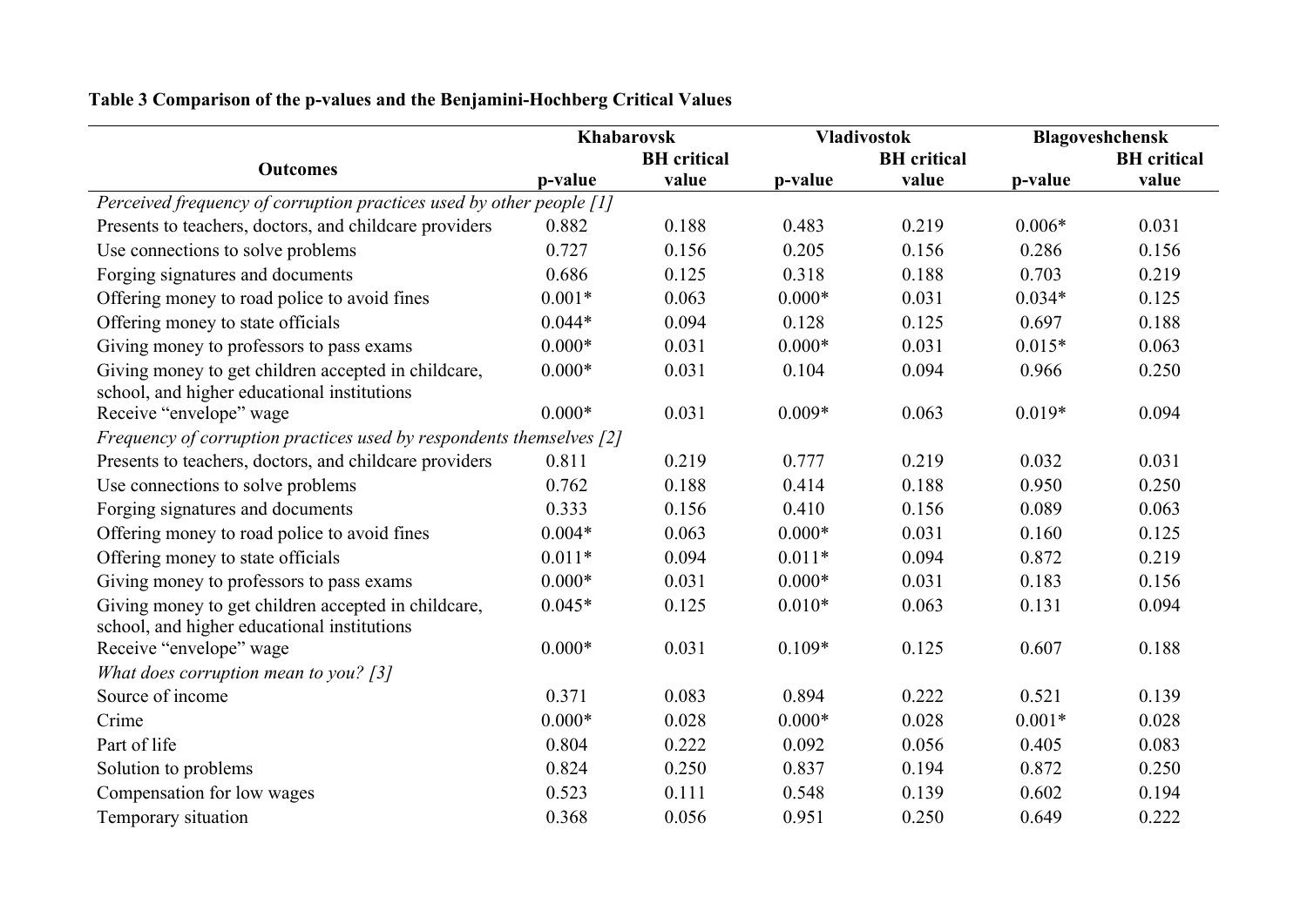| Tradition                                                                         | 0.581 | 0.139 | 0.211 | 0.111 | 0.576 | 0.167 |  |  |  |  |
|-----------------------------------------------------------------------------------|-------|-------|-------|-------|-------|-------|--|--|--|--|
| National peculiarity                                                              | 0.661 | 0.194 | 0.791 | 0.167 | 0.428 | 0.111 |  |  |  |  |
| Evil                                                                              | 0.639 | 0.167 | 0.122 | 0.083 | 0.260 | 0.056 |  |  |  |  |
| How, do you think, does corruption affect the following aspects of your life? [4] |       |       |       |       |       |       |  |  |  |  |
| Your career opportunities                                                         | 0.338 | 0.100 | 0.648 | 0.150 | 0.343 | 0.200 |  |  |  |  |
| Your quality of life                                                              | 0.554 | 0.200 | 0.718 | 0.250 | 0.420 | 0.250 |  |  |  |  |
| Your children's future                                                            | 0.570 | 0.250 | 0.696 | 0.200 | 0.105 | 0.050 |  |  |  |  |
| Your health                                                                       | 0.233 | 0.050 | 0.267 | 0.050 | 0.196 | 0.150 |  |  |  |  |
| Your security                                                                     | 0.391 | 0.150 | 0.479 | 0.100 | 0.136 | 0.100 |  |  |  |  |
| In your opinion, can corruption be overcome in<br>Russia? $[5]$                   | 0.929 | 0.250 | 0.524 | 0.250 | 0.879 | 0.250 |  |  |  |  |

Notes: False discovery rate for the Benjamini-Hochberg statistics is set at 0.25. Asterisk (\*) denotes statistical significance verified by the Benjamini-Hochberg procedure.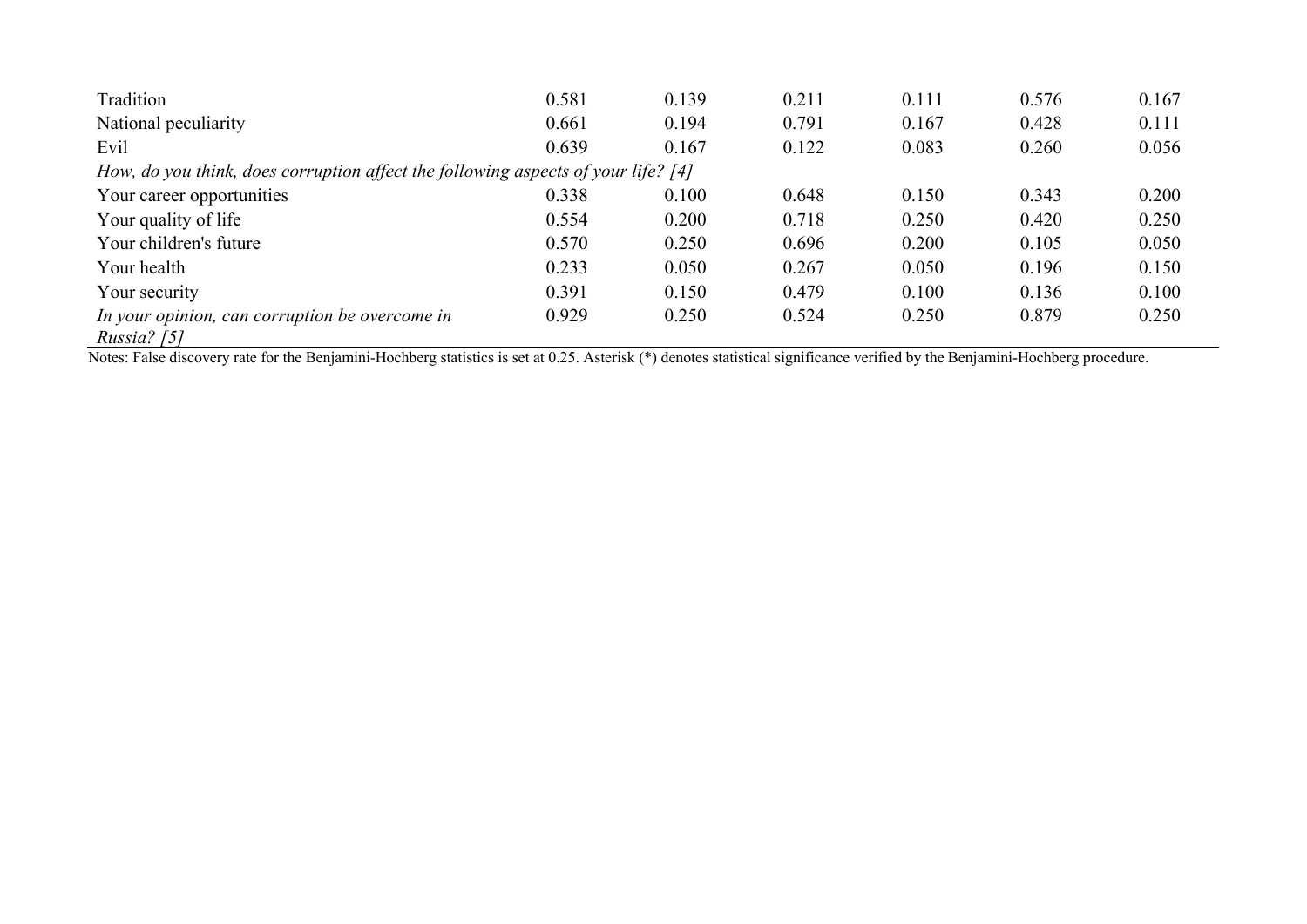#### **Table 4 Conditional correlations between the perceived frequency of corruption practices used by others and respondents' individual characteristics**

| Covariates                | Outcomes: Perceived frequency of corruption practices used by other people [1] |               |                |                 |           |               |                   |           |  |  |  |  |  |
|---------------------------|--------------------------------------------------------------------------------|---------------|----------------|-----------------|-----------|---------------|-------------------|-----------|--|--|--|--|--|
|                           |                                                                                |               |                | Offering        | Offering  | Giving        | Giving money to   |           |  |  |  |  |  |
|                           | Presents to teachers,                                                          | Use connect-s | Forging        | money to road   | money to  | money to      | get children      | Receive   |  |  |  |  |  |
|                           | doctors, and                                                                   | to solve      | signatures and | police to avoid | state     | professors to | accepted in educ. | 'envelope |  |  |  |  |  |
|                           | childcare providers                                                            | problems      | documents      | fines           | officials | pass exams    | inst-s            | ' wage    |  |  |  |  |  |
| Female                    | 0.294                                                                          | 0.021         | 0.010          | $-0.124$        | $-0.243$  | $-0.144$      | $-0.007$          | $-0.288$  |  |  |  |  |  |
|                           | (0.018)                                                                        | (0.636)       | (0.938)        | (0.085)         | (0.115)   | (0.332)       | (0.887)           | (0.001)   |  |  |  |  |  |
| Age 18-29                 | 0.647                                                                          | 0.300         | 0.405          | 0.124           | 0.093     | 0.444         | 0.110             | 0.414     |  |  |  |  |  |
|                           | (0.036)                                                                        | (0.11)        | (0.185)        | (0.154)         | (0.49)    | (0.29)        | (0.612)           | (0.457)   |  |  |  |  |  |
| Age 30-45                 | 0.175                                                                          | $-0.025$      | $-0.059$       | $-0.102$        | $-0.339$  | $-0.023$      | 0.041             | 0.096     |  |  |  |  |  |
|                           | (0.255)                                                                        | (0.898)       | (0.766)        | (0.502)         | (0.101)   | (0.906)       | (0.804)           | (0.337)   |  |  |  |  |  |
| Married                   | 0.120                                                                          | 0.190         | $-0.133$       | $-0.217$        | $-0.126$  | 0.081         | 0.159             | 0.216     |  |  |  |  |  |
|                           | (0.291)                                                                        | (0.351)       | (0.165)        | (0.26)          | (0.435)   | (0.587)       | (0.222)           | (0.36)    |  |  |  |  |  |
| Children present          | 0.352                                                                          | 0.100         | $-0.012$       | 0.005           | 0.092     | 0.076         | 0.083             | 0.059     |  |  |  |  |  |
|                           | (0.167)                                                                        | (0.741)       | (0.949)        | (0.982)         | (0.42)    | (0.506)       | (0.626)           | (0.88)    |  |  |  |  |  |
| Higher education          | 0.250                                                                          | 0.025         | 0.079          | $-0.032$        | 0.005     | $-0.061$      | $-0.032$          | 0.269     |  |  |  |  |  |
|                           | (0.082)                                                                        | (0.681)       | (0.257)        | (0.789)         | (0.97)    | (0.626)       | (0.74)            | (0.008)   |  |  |  |  |  |
| Prof. level: manager/     |                                                                                |               |                |                 |           |               |                   |           |  |  |  |  |  |
| professional              | $-0.014$                                                                       | 0.260         | 0.322          | 0.431           | 0.334     | 0.174         | 0.245             | 0.229     |  |  |  |  |  |
|                           | (0.939)                                                                        | (0.228)       | (0.004)        | (0.107)         | (0.281)   | (0.546)       | (0.373)           | (0.387)   |  |  |  |  |  |
| Prof. level: blue collar/ |                                                                                |               |                |                 |           |               |                   |           |  |  |  |  |  |
| entrep-r/military         | $-0.007$                                                                       | 0.137         | 0.182          | 0.198           | 0.099     | 0.034         | $-0.027$          | 0.064     |  |  |  |  |  |
|                           | (0.966)                                                                        | (0.315)       | (0.298)        | (0.299)         | (0.632)   | (0.869)       | (0.879)           | (0.563)   |  |  |  |  |  |
| Income: food, clothes,    | 0.027                                                                          | $-0.158$      | $-0.127$       | $-0.106$        | 0.048     | 0.003         | $-0.090$          | 0.030     |  |  |  |  |  |
| and barely other          |                                                                                |               |                |                 |           |               |                   |           |  |  |  |  |  |
|                           | (0.724)                                                                        | (0.169)       | (0.312)        | (0.492)         | (0.667)   | (0.987)       | (0.663)           | (0.818)   |  |  |  |  |  |
| Income: upper group       | 0.244                                                                          | 0.011         | 0.062          | 0.074           | 0.148     | 0.186         | 0.341             | 0.244     |  |  |  |  |  |
|                           | (0.094)                                                                        | (0.902)       | (0.459)        | (0.509)         | (0.241)   | (0.425)       | (0.173)           | (0.028)   |  |  |  |  |  |
| Missing married           | 0.952                                                                          | 0.650         | 0.487          | 0.033           | $-0.123$  | 0.595         | $-0.095$          | 0.299     |  |  |  |  |  |
|                           | (0.126)                                                                        | (0.313)       | (0.304)        | (0.9)           | (0.638)   | (0.037)       | (0.829)           | (0.521)   |  |  |  |  |  |
| Missing: higher           |                                                                                |               |                |                 |           |               |                   |           |  |  |  |  |  |
| education                 | $-0.093$                                                                       | $-0.750$      | $-0.189$       | 0.018           | $-0.350$  | $-0.672$      | $-0.132$          | $-0.204$  |  |  |  |  |  |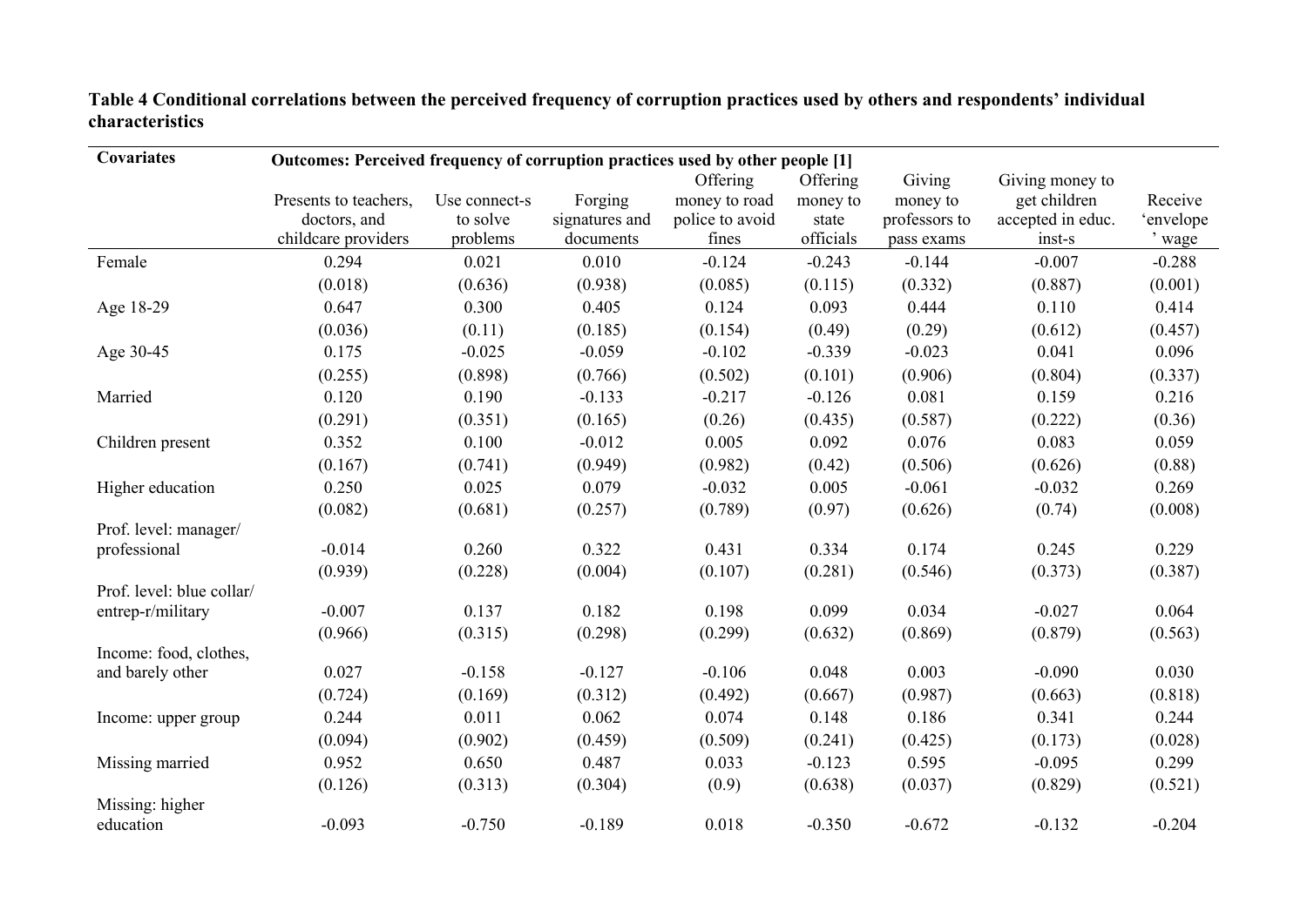| <b>Covariates</b>       | Outcomes: Perceived frequency of corruption practices used by other people [1] |               |                |                 |           |               |                   |           |  |  |
|-------------------------|--------------------------------------------------------------------------------|---------------|----------------|-----------------|-----------|---------------|-------------------|-----------|--|--|
|                         |                                                                                |               |                | Offering        | Offering  | Giving        | Giving money to   |           |  |  |
|                         | Presents to teachers.                                                          | Use connect-s | Forging        | money to road   | money to  | money to      | get children      | Receive   |  |  |
|                         | doctors, and                                                                   | to solve      | signatures and | police to avoid | state     | professors to | accepted in educ. | 'envelope |  |  |
|                         | childcare providers                                                            | problems      | documents      | fines           | officials | pass exams    | $inst-s$          | ' wage    |  |  |
|                         | (0.928)                                                                        | (0.032)       | (0.547)        | (0.935)         | (0.003)   | (0.05)        | (0.561)           | (0.283)   |  |  |
| Missing: profess. level | $-0.316$                                                                       | 0.315         | $-0.280$       | $-0.084$        | 0.088     | $-0.347$      | 0.006             | 0.351     |  |  |
|                         | (0.563)                                                                        | (0.384)       | (0.03)         | (0.515)         | (0.737)   | (0.086)       | (0.991)           | (0.405)   |  |  |
| Khabarovsk              | 0.119                                                                          | $-0.244$      | 0.208          | 0.355           | 0.042     | 0.154         | $-0.473$          | $-0.536$  |  |  |
|                         | (0.108)                                                                        | (0.005)       | (0.007)        | (0.005)         | (0.505)   | (0.082)       | (0.001)           | (0.001)   |  |  |
| Vladivostok             | 0.124                                                                          | 0.128         | $-0.104$       | $-0.485$        | $-0.448$  | $-0.680$      | $-0.738$          | $-1.071$  |  |  |
|                         | (0.353)                                                                        | (0.003)       | (0.053)        | (0.002)         | (0.001)   | (0.005)       | (0.001)           | (0.001)   |  |  |
| Blagoveshchensk         | 0.400                                                                          | $-0.292$      | 0.014          | $-0.282$        | $-0.565$  | $-0.678$      | $-0.842$          | $-0.780$  |  |  |
|                         | (0.001)                                                                        | (0.003)       | (0.72)         | (0.001)         | (0)       | (0)           | (0)               | (0)       |  |  |
| R <sub>2</sub>          | 0.079                                                                          | 0.05          | 0.074          | 0.101           | 0.094     | 0.133         | 0.096             | 0.094     |  |  |

Notes: Regression coefficients are shown with the *p*-values in parentheses. Standard errors are clustered at the city level. Outcomes range from 1 'never' to 5 'systematically'.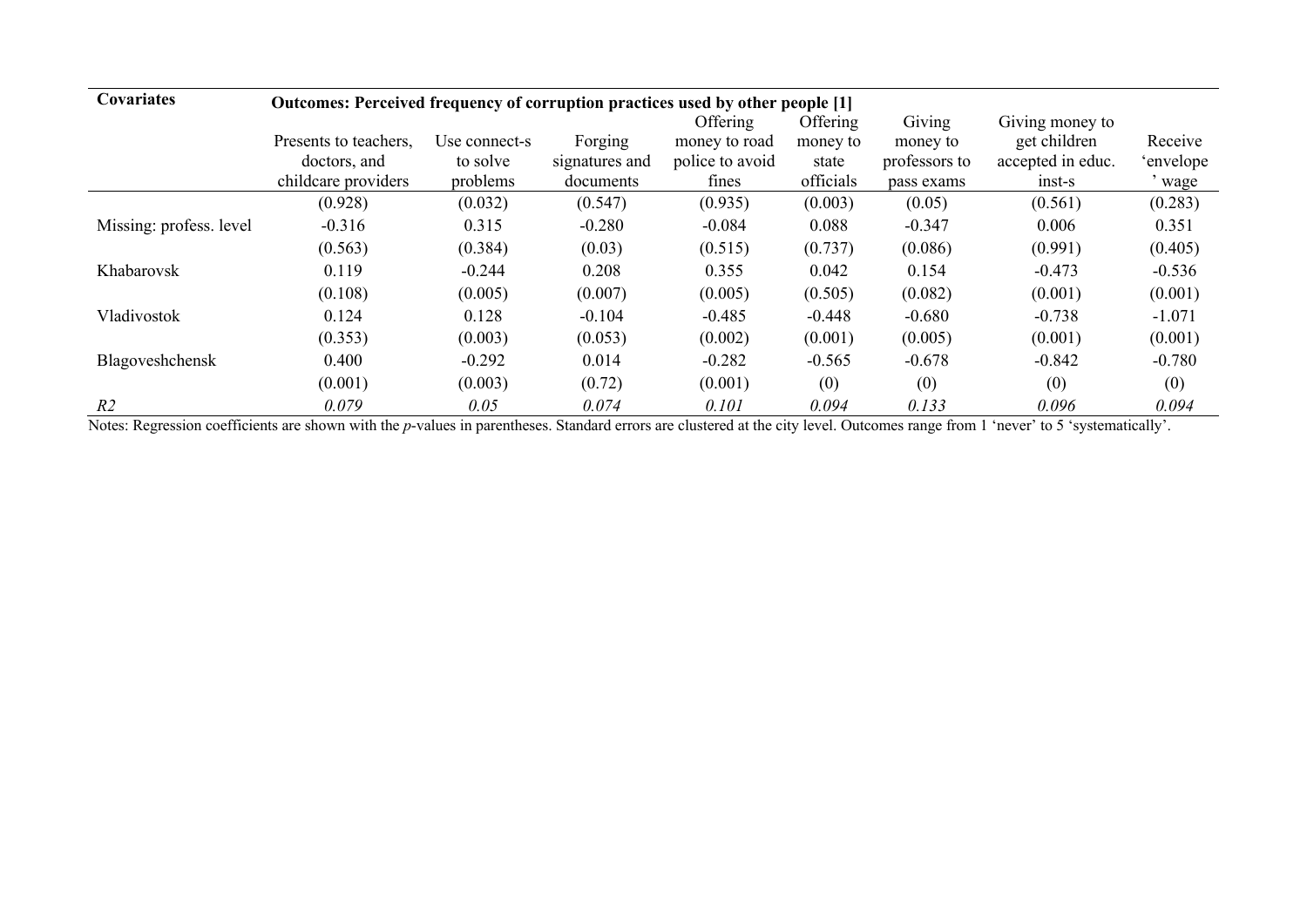| Covariates                                        | Outcomes: Frequency of corruption practices used by respondents themselves [2] |                                       |                                        |                                                       |                                            |                                                   |                                                                |                               |  |
|---------------------------------------------------|--------------------------------------------------------------------------------|---------------------------------------|----------------------------------------|-------------------------------------------------------|--------------------------------------------|---------------------------------------------------|----------------------------------------------------------------|-------------------------------|--|
|                                                   | Presents to teachers,<br>doctors, and childcare<br>providers                   | Use connect-s<br>to solve<br>problems | Forging<br>signatures and<br>documents | Offering<br>money to road<br>police to avoid<br>fines | Offering<br>money<br>to state<br>officials | Giving<br>money to<br>professors to<br>pass exams | Giving money to<br>get children<br>accepted in educ.<br>inst-s | Receive<br>'envelope'<br>wage |  |
| Female                                            | 0.211                                                                          | $-0.165$                              | $-0.098$                               | $-0.151$                                              | $-0.207$                                   | $-0.155$                                          | $-0.180$                                                       | $-0.232$                      |  |
|                                                   | (0.046)                                                                        | (0.15)                                | (0.324)                                | (0.15)                                                | (0.081)                                    | (0.103)                                           | (0.041)                                                        | (0.039)                       |  |
| Age 18-29                                         | 0.559                                                                          | $-0.082$                              | 0.273                                  | $-0.528$                                              | $-0.386$                                   | $-0.149$                                          | $-0.266$                                                       | $-0.064$                      |  |
|                                                   | (0.015)                                                                        | (0.474)                               | (0.294)                                | (0.223)                                               | (0.18)                                     | (0.252)                                           | (0.074)                                                        | (0.868)                       |  |
| Age 30-45                                         | 0.155                                                                          | $-0.064$                              | $-0.032$                               | $-0.119$                                              | $-0.306$                                   | $-0.125$                                          | $-0.085$                                                       | $-0.085$                      |  |
|                                                   | (0.408)                                                                        | (0.344)                               | (0.883)                                | (0.606)                                               | (0.283)                                    | (0.627)                                           | (0.636)                                                        | (0.174)                       |  |
| Married                                           | 0.184                                                                          | 0.104                                 | 0.006                                  | $-0.130$                                              | $-0.074$                                   | $-0.083$                                          | 0.046                                                          | $-0.066$                      |  |
|                                                   | (0.182)                                                                        | (0.374)                               | (0.919)                                | (0.236)                                               | (0.415)                                    | (0.15)                                            | (0.71)                                                         | (0.559)                       |  |
| Children present                                  | 0.568                                                                          | 0.131                                 | $-0.056$                               | $-0.120$                                              | $-0.068$                                   | $-0.045$                                          | 0.014                                                          | 0.000                         |  |
|                                                   | (0)                                                                            | (0.215)                               | (0.75)                                 | (0.404)                                               | (0.538)                                    | (0.537)                                           | (0.909)                                                        | (0.999)                       |  |
| Higher education                                  | 0.038                                                                          | 0.184                                 | 0.076                                  | $-0.139$                                              | $-0.010$                                   | $-0.100$                                          | 0.000                                                          | $-0.092$                      |  |
|                                                   | (0.873)                                                                        | (0.288)                               | (0.546)                                | (0.075)                                               | (0.9)                                      | (0.055)                                           | (1)                                                            | (0.256)                       |  |
| Prof. level manager/                              |                                                                                |                                       |                                        |                                                       |                                            |                                                   |                                                                |                               |  |
| professional                                      | 0.172                                                                          | 0.162                                 | 0.104                                  | 0.276                                                 | 0.068                                      | 0.099                                             | 0.115                                                          | 0.388                         |  |
|                                                   | (0.205)                                                                        | (0.229)                               | (0.271)                                | (0.09)                                                | (0.588)                                    | (0.452)                                           | (0.272)                                                        | (0.04)                        |  |
| Prof. level blue collar/<br>entrepreneur/military | $-0.148$                                                                       | 0.180                                 | 0.130                                  | 0.123                                                 | 0.025                                      | 0.122                                             | $-0.068$                                                       | 0.435                         |  |
|                                                   | (0.052)                                                                        | (0.294)                               | (0.204)                                | (0.032)                                               | (0.57)                                     | (0.128)                                           | (0.168)                                                        | (0.015)                       |  |
| Income: food, clothes,                            |                                                                                |                                       |                                        |                                                       |                                            |                                                   |                                                                |                               |  |
| and barely other                                  | 0.090                                                                          | $-0.085$                              | $-0.060$                               | 0.012                                                 | 0.057                                      | 0.091                                             | 0.016                                                          | 0.265                         |  |
|                                                   | (0.493)                                                                        | (0.387)                               | (0.751)                                | (0.88)                                                | (0.148)                                    | (0.26)                                            | (0.841)                                                        | (0.02)                        |  |
| Income: upper group                               | 0.025                                                                          | 0.071                                 | 0.112                                  | 0.182                                                 | 0.072                                      | 0.137                                             | 0.068                                                          | 0.280                         |  |
|                                                   | (0.873)                                                                        | (0.321)                               | (0.598)                                | (0.069)                                               | (0.013)                                    | (0.079)                                           | (0.502)                                                        | (0.082)                       |  |
| Missing married                                   | 0.507                                                                          | 0.432                                 | 0.492                                  | 0.176                                                 | 0.115                                      | 0.145                                             | 0.277                                                          | 0.401                         |  |
|                                                   | (0.121)                                                                        | (0.109)                               | (0.285)                                | (0.41)                                                | (0.71)                                     | (0.621)                                           | (0.267)                                                        | (0.463)                       |  |
| Missing higher                                    |                                                                                |                                       |                                        |                                                       |                                            |                                                   |                                                                |                               |  |
| education                                         | 0.061                                                                          | $-0.202$                              | $-0.101$                               | 0.223                                                 | $-0.113$                                   | $-0.245$                                          | 0.033                                                          | 0.121                         |  |
|                                                   | (0.788)                                                                        | (0.213)                               | (0.718)                                | (0.028)                                               | (0.603)                                    | (0.396)                                           | (0.754)                                                        | (0.237)                       |  |

**Table 5 Conditional correlations between the frequency of corruption practices used by respondents and their individual characteristics**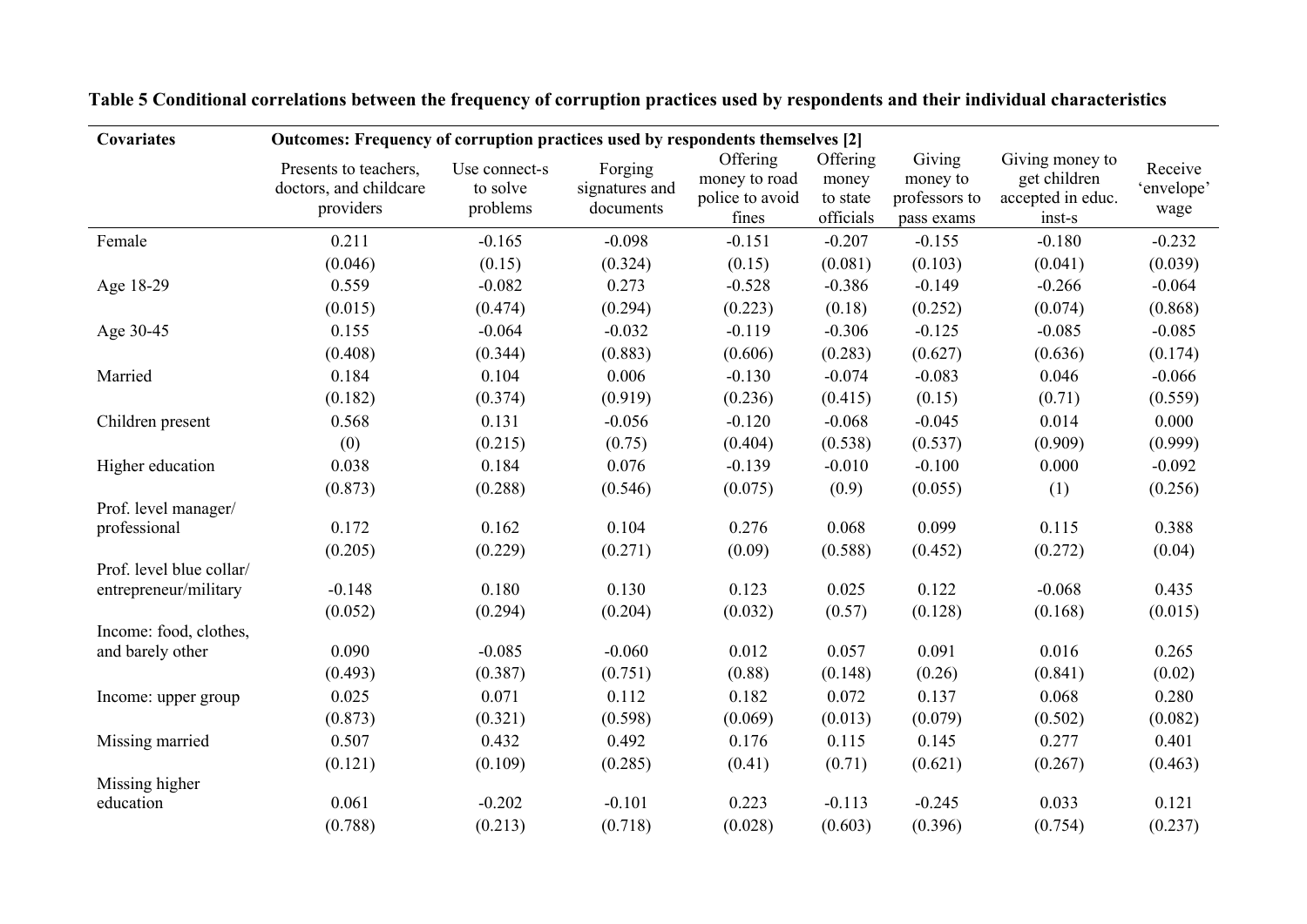| Covariates           | Outcomes: Frequency of corruption practices used by respondents themselves [2] |                                       |                                        |                                                       |                                            |                                                   |                                                                  |                               |
|----------------------|--------------------------------------------------------------------------------|---------------------------------------|----------------------------------------|-------------------------------------------------------|--------------------------------------------|---------------------------------------------------|------------------------------------------------------------------|-------------------------------|
|                      | Presents to teachers,<br>doctors, and childcare<br>providers                   | Use connect-s<br>to solve<br>problems | Forging<br>signatures and<br>documents | Offering<br>money to road<br>police to avoid<br>fines | Offering<br>money<br>to state<br>officials | Giving<br>money to<br>professors to<br>pass exams | Giving money to<br>get children<br>accepted in educ.<br>$inst-s$ | Receive<br>'envelope'<br>wage |
| Missing professional |                                                                                |                                       |                                        |                                                       |                                            |                                                   |                                                                  |                               |
| level                | $-0.223$                                                                       | 0.015                                 | $-0.193$                               | 0.237                                                 | 0.099                                      | $-0.005$                                          | 0.049                                                            | 0.591                         |
|                      | (0.215)                                                                        | (0.968)                               | (0.287)                                | (0.154)                                               | (0.604)                                    | (0.936)                                           | (0.759)                                                          | (0.323)                       |
| Khabarovsk           | 0.206                                                                          | 0.092                                 | 0.114                                  | 0.405                                                 | 0.114                                      | 0.177                                             | 0.101                                                            | $-0.363$                      |
|                      | (0.007)                                                                        | (0.057)                               | (0.053)                                | (0.009)                                               | (0.119)                                    | (0.019)                                           | (0.136)                                                          | (0)                           |
| Vladivostok          | 0.056                                                                          | 0.004                                 | 0.022                                  | $-0.209$                                              | $-0.082$                                   | $-0.238$                                          | $-0.127$                                                         | $-0.668$                      |
|                      | (0.539)                                                                        | (0.942)                               | (0.646)                                | (0.028)                                               | (0.116)                                    | (0.005)                                           | (0.156)                                                          | (0.001)                       |
| Blagoveshchensk      | 0.564                                                                          | $-0.059$                              | $-0.131$                               | $-0.060$                                              | $-0.111$                                   | $-0.283$                                          | $-0.022$                                                         | $-0.544$                      |
|                      | (0)                                                                            | (0.103)                               | (0.004)                                | (0.073)                                               | (0.004)                                    | (0)                                               | (0.499)                                                          | (0.001)                       |
| R <sub>2</sub>       | 0.107                                                                          | 0.066                                 | 0.057                                  | 0.226                                                 | 0.103                                      | 0.107                                             | 0.096                                                            | 0.095                         |

Notes: Regression coefficients are shown with the *p*-values in parentheses. Standard errors are clustered at the city level. Outcomes range from 1 'never' to 5 'systematically'.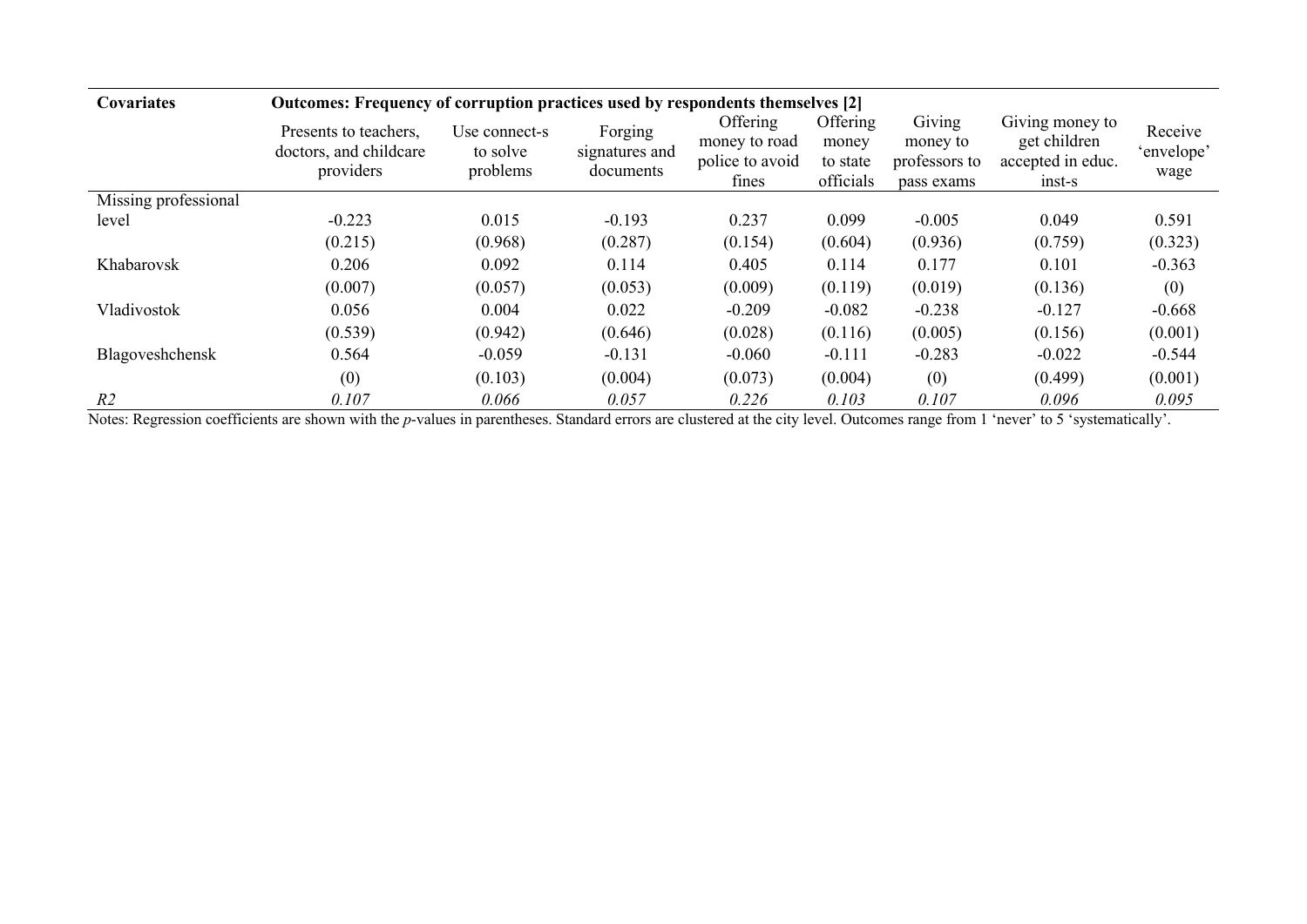| Covariate                      |                            |          |                 |                                 |                                                 |                            |                         |                                 |                                  |
|--------------------------------|----------------------------|----------|-----------------|---------------------------------|-------------------------------------------------|----------------------------|-------------------------|---------------------------------|----------------------------------|
| S                              |                            |          |                 |                                 | Outcomes: What does corruption mean to you? [3] |                            |                         |                                 |                                  |
|                                | Source<br>of<br>incom<br>e | Crime    | Part of<br>life | Solutio<br>n to<br>proble<br>ms | Compen<br>sation<br>for low<br>wages            | Tempor<br>ary<br>situation | Traditio<br>$\mathbf n$ | Nationa<br>1<br>peculiar<br>ity | Evil                             |
| Female                         | $-0.152$<br>(0.012)        | 0.027    | 0.174           | $-0.133$                        | 0.008                                           | 0.199                      | 0.137                   | $-0.106$                        | 0.05<br>$\mathfrak{Z}$<br>(0.43) |
|                                | $\mathcal{E}$              | (0.603)  | (0.466)         | (0.076)                         | (0.951)                                         | (0.145)                    | (0.259)                 | (0.677)                         | 8)<br>0.02                       |
| Age 18-29                      | $-0.037$                   | 0.410    | $-0.620$        | $-0.044$                        | $-0.290$                                        | $-0.370$                   | $-0.727$                | $-0.338$                        | $\mathfrak{Z}$<br>(0.92)         |
|                                | (0.92)                     | (0.021)  | (0.025)         | (0.73)                          | (0.055)                                         | (0.137)                    | (0.017)                 | (0.14)                          | $\mathcal{E}$                    |
| Age 30-45                      | $-0.207$<br>(0.695)        | 0.130    | $-0.369$        | $-0.157$                        | $-0.399$                                        | $-0.360$                   | $-0.327$                | $-0.135$                        | 0.15<br>$\mathbf{1}$<br>(0.14)   |
|                                |                            | (0.247)  | (0.135)         | (0.177)                         | (0.033)                                         | (0.093)                    | (0.144)                 | (0.493)                         | 3)<br>0.12                       |
| Married                        | $-0.117$<br>(0.546)        | 0.085    | 0.004           | $-0.230$                        | $-0.387$                                        | $-0.146$                   | $-0.334$                | $-0.100$                        | $\tau$<br>(0.15)                 |
| Children                       | $\mathcal{E}$              | (0.15)   | (0.984)         | (0.31)                          | (0.085)                                         | (0.511)                    | (0.11)                  | (0.715)                         | 3)<br>0.11                       |
| present                        | 0.004<br>(0.992)           | 0.126    | $-0.043$        | 0.056                           | 0.232                                           | $-0.022$                   | 0.029                   | $-0.189$                        | 3<br>(0.34)                      |
|                                | $\mathcal{E}$              | (0.274)  | (0.869)         | (0.871)                         | (0.444)                                         | (0.945)                    | (0.863)                 | (0.066)                         | 5)                               |
| Higher<br>education            | 0.111<br>(0.143)           | $-0.119$ | 0.073           | 0.203                           | 0.097                                           | 0.033                      | 0.267                   | 0.024                           | 0.19<br>$\mathbf{1}$<br>(0.01)   |
| Prof. level                    | $\mathcal{E}$              | (0.09)   | (0.502)         | (0.325)                         | (0.522)                                         | (0.829)                    | (0.069)                 | (0.847)                         | 4)                               |
| manager/<br>profess-l          | 0.284<br>(0.116)           | $-0.122$ | 0.173           | 0.349                           | 0.150                                           | 0.124                      | 0.318                   | 0.356                           | 0.01<br>6<br>(0.85)              |
| Prof. level<br>blue<br>collar/ | ⟩                          | (0.247)  | (0.037)         | (0.376)                         | (0.243)                                         | (0.524)                    | (0.149)                 | (0.01)                          | 2)                               |
| entrepr.<br>/military          | 0.134                      | $-0.010$ | 0.236           | 0.160                           | 0.309                                           | 0.005                      | 0.145                   | 0.213                           | 0.03<br>$\,8\,$                  |
| Income:                        | (0.413)<br>$\mathcal{E}$   | (0.893)  | (0.391)         | (0.221)                         | (0.172)                                         | (0.935)                    | (0.298)                 | (0.012)                         | (0.72)<br>5)                     |
| food,<br>clothes,              | 0.006                      | 0.082    | 0.119           | 0.028                           | $-0.072$                                        | $-0.116$                   | $-0.423$                | $-0.091$                        | 0.07<br>9                        |

### **Table 6 Conditional correlations between the meaning of corruption and respondents' individual characteristics**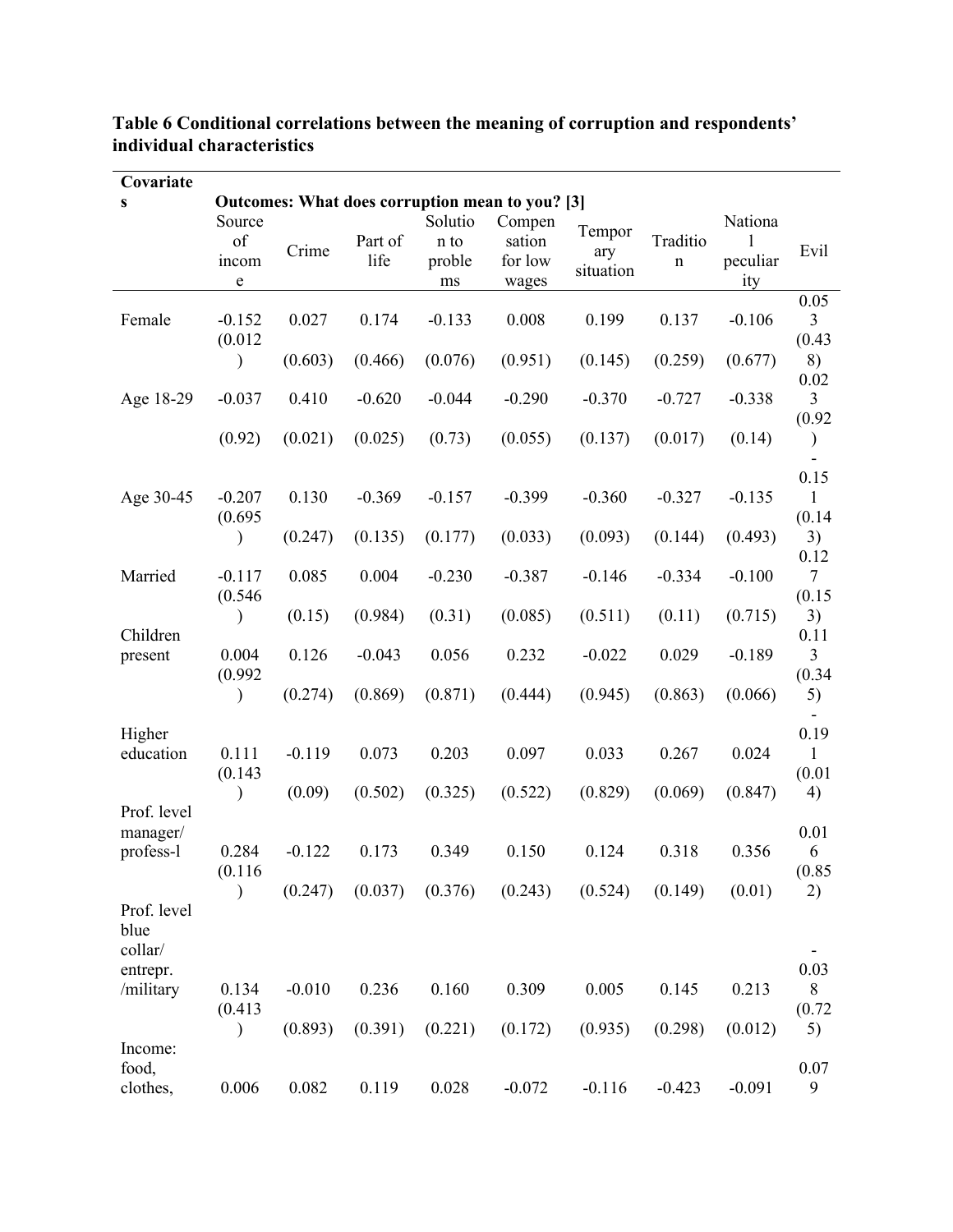| Covariate              |                                    |          |                 |                                 |                                                                                         |                            |                         |                                 |                                    |
|------------------------|------------------------------------|----------|-----------------|---------------------------------|-----------------------------------------------------------------------------------------|----------------------------|-------------------------|---------------------------------|------------------------------------|
| S                      | Source<br>of<br>incom<br>${\bf e}$ | Crime    | Part of<br>life | Solutio<br>n to<br>proble<br>ms | Outcomes: What does corruption mean to you? [3]<br>Compen<br>sation<br>for low<br>wages | Tempor<br>ary<br>situation | Traditio<br>$\mathbf n$ | Nationa<br>1<br>peculiar<br>ity | Evil                               |
| and barely             |                                    |          |                 |                                 |                                                                                         |                            |                         |                                 |                                    |
| other                  | (0.97)                             | (0.442)  | (0.029)         | (0.464)                         | (0.104)                                                                                 | (0.141)                    | (0.084)                 | (0.333)                         | (0.64)<br>1)                       |
| Income:<br>upper       |                                    |          |                 |                                 |                                                                                         |                            |                         |                                 | 0.00                               |
| group                  | 0.038<br>(0.678)                   | 0.046    | $-0.031$        | $-0.051$                        | $-0.135$                                                                                | $-0.228$                   | $-0.171$                | $-0.032$                        | 6<br>(0.97)                        |
| Missing                |                                    | (0.739)  | (0.874)         | (0.572)                         | (0.005)                                                                                 | (0.107)                    | (0.484)                 | (0.872)                         | 6)<br>0.52                         |
| married                | 0.560<br>(0.254)                   | 0.258    | 0.724           | 0.450                           | $-0.288$                                                                                | 0.729                      | $-0.303$                | $-0.244$                        | $\overline{3}$<br>(0.23)           |
| Missing                |                                    | (0.459)  | (0.249)         | (0.219)                         | (0.527)                                                                                 | (0.282)                    | (0.552)                 | (0.677)                         | 3)                                 |
| higher<br>education    | 0.475                              | $-0.492$ | $-0.048$        | 0.191                           | 1.098                                                                                   | $-0.144$                   | 0.535                   | $-0.047$                        | 0.41<br>$\overline{4}$             |
| Missing                | (0.38)                             | (0.129)  | (0.869)         | (0.497)                         | (0.129)                                                                                 | (0.666)                    | (0.148)                 | (0.947)                         | (0.04)<br>5)                       |
| profession<br>al level | 0.146<br>(0.686)                   | $-0.087$ | $-0.105$        | 0.081                           | 0.557                                                                                   | 0.061                      | $-0.399$                | 0.398                           | 0.10<br>$\boldsymbol{0}$<br>(0.44) |
|                        |                                    | (0.653)  | (0.757)         | (0.677)                         | (0.03)                                                                                  | (0.864)                    | (0.407)                 | (0.384)                         | 8)                                 |
| Khabarovs              |                                    |          |                 |                                 |                                                                                         |                            |                         |                                 | 0.25                               |
| k                      | 0.120<br>(0.107)                   | $-0.130$ | 0.450           | 0.106                           | 0.219                                                                                   | 0.334                      | 0.239                   | 0.238                           | $\overline{4}$<br>(0.00)           |
|                        |                                    | (0.012)  | (0.001)         | (0.099)                         | (0.047)                                                                                 | (0.004)                    | (0.005)                 | (0.004)                         | 4)                                 |
| Vladivosto             |                                    |          |                 |                                 |                                                                                         |                            |                         |                                 | $0.05\,$                           |
| k                      | 0.262<br>(0.009)                   | 0.213    | $-0.090$        | 0.099                           | 0.449                                                                                   | 0.458                      | $-0.193$                | $-0.153$                        | 1<br>(0.52)                        |
|                        | $\mathcal{Y}$                      | (0.033)  | (0.192)         | (0.325)                         | (0.06)                                                                                  | (0.005)                    | (0.037)                 | (0.127)                         | 4)                                 |
| Blagovesh<br>chensk    | 0.167<br>(0.022)                   | $-0.082$ | $-0.213$        | $-0.055$                        | 0.182                                                                                   | 0.292                      | $-0.232$                | $-0.119$                        | 0.12<br>$\tau$<br>(0.05)           |
|                        |                                    | (0.124)  | (0.003)         | (0.341)                         | (0.074)                                                                                 | (0.018)                    | (0)                     | (0.082)                         | 7)<br>0.03                         |
| R <sub>2</sub>         | 0.025                              | 0.067    | 0.086           | 0.035                           | 0.060                                                                                   | 0.049                      | 0.097                   | 0.035                           | $\theta$                           |

Notes: Regression coefficients are shown with the *p*-values in parentheses. Standard errors are clustered at the city level. The outcome [3] range is 1 'no', 2 'rather no', 3 'don't know', 4 'rather yes', and 5 'yes'.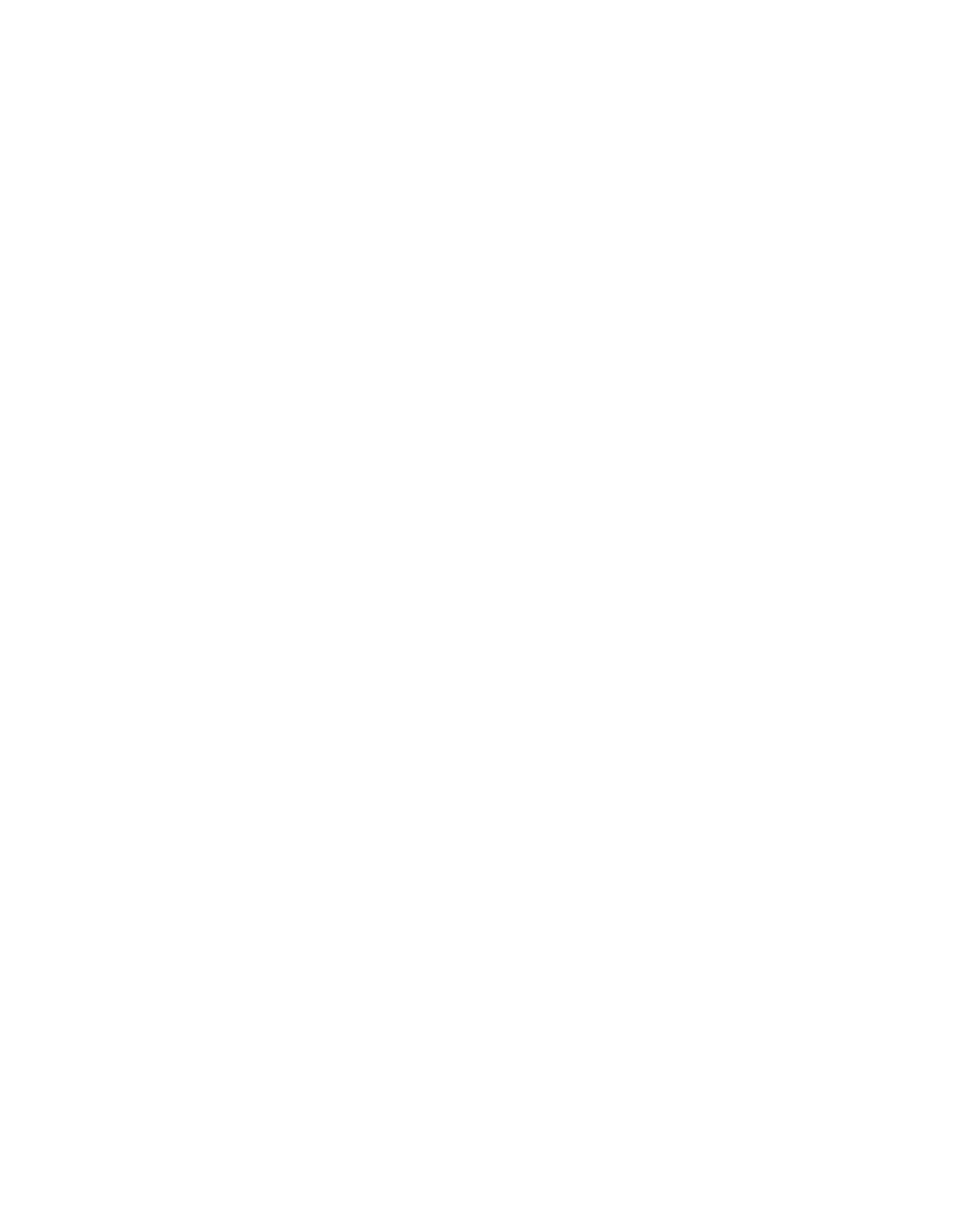|                            | Outcomes: How, do you think, does corruption affect the following |                         |                              |             |                  |
|----------------------------|-------------------------------------------------------------------|-------------------------|------------------------------|-------------|------------------|
| <b>Covariates</b>          | aspects of your life? [4]                                         |                         |                              |             |                  |
|                            | Your career<br>opportunitie<br>${\bf S}$                          | Your quality<br>of life | Your<br>children's<br>future | Your health | Your<br>security |
| Female                     | $-0.020$                                                          | $-0.042$                | $-0.047$                     | $-0.069$    | $-0.094$         |
|                            | (0.724)                                                           | (0.626)                 | (0.793)                      | (0.694)     | (0.478)          |
| Age 18-29                  | $-0.068$                                                          | $-0.012$                | 0.134                        | 0.212       | $-0.201$         |
|                            | (0.259)                                                           | (0.906)                 | (0.14)                       | (0.062)     | (0.193)          |
| Age 30-45                  | $-0.151$                                                          | $-0.166$                | $-0.062$                     | $-0.060$    | $-0.231$         |
|                            | (0.193)                                                           | (0.302)                 | (0.589)                      | (0.482)     | (0.119)          |
| Married                    | 0.014                                                             | 0.017                   | 0.006                        | 0.081       | 0.144            |
|                            | (0.943)                                                           | (0.905)                 | (0.966)                      | (0.557)     | (0.091)          |
| Children present           | $-0.184$                                                          | $-0.102$                | 0.040                        | $-0.075$    | $-0.194$         |
|                            | (0.238)                                                           | (0.503)                 | (0.723)                      | (0.617)     | (0.187)          |
| Higher education           | $-0.044$                                                          | 0.016                   | $-0.137$                     | $-0.017$    | $-0.014$         |
|                            | (0.695)                                                           | (0.211)                 | (0.009)                      | (0.897)     | (0.857)          |
| Prof. level manager/       |                                                                   |                         |                              |             |                  |
| professional               | 0.181                                                             | 0.290                   | 0.349                        | 0.217       | 0.218            |
| Prof. level blue collar/   | (0.097)                                                           | (0.072)                 | (0.163)                      | (0.178)     | (0.168)          |
| entrepreneur/military      | 0.093                                                             | 0.202                   | 0.256                        | 0.127       | 0.245            |
|                            | (0.626)                                                           | (0.344)                 | (0.219)                      | (0.658)     | (0.245)          |
| Income: food, clothes, and |                                                                   |                         |                              |             |                  |
| barely other               | 0.086                                                             | $-0.041$                | 0.090                        | $-0.012$    | 0.102            |
|                            | (0.286)                                                           | (0.702)                 | (0.344)                      | (0.9)       | (0.47)           |
| Income: upper group        | 0.093                                                             | 0.073                   | 0.135                        | 0.083       | 0.174            |
|                            | (0.429)                                                           | (0.406)                 | (0.151)                      | (0.487)     | (0.323)          |
| Missing married            | 0.057                                                             | $-0.292$                | $-0.126$                     | 0.145       | $-0.100$         |
|                            | (0.881)                                                           | (0.21)                  | (0.667)                      | (0.72)      | (0.827)          |
| Missing higher education   | 0.199                                                             | $-0.037$                | 0.059                        | $-0.064$    | 0.163            |
|                            | (0.226)                                                           | (0.747)                 | (0.792)                      | (0.749)     | (0.594)          |
| Missing professional level | $-0.206$                                                          | 0.018                   | $-0.014$                     | 0.219       | 0.062            |
|                            | (0.353)                                                           | (0.944)                 | (0.955)                      | (0.538)     | (0.889)          |
| Khabarovsk                 | 0.134                                                             | 0.164                   | 0.083                        | 0.030       | 0.014            |
|                            | (0.013)                                                           | (0.026)                 | (0.295)                      | (0.509)     | (0.728)          |
| Vladivostok                | $-0.130$                                                          | $-0.024$                | $-0.103$                     | $-0.300$    | $-0.228$         |
|                            | (0.202)                                                           | (0.783)                 | (0.263)                      | (0.021)     | (0.069)          |
| Blagoveshchensk            | $-0.114$                                                          | 0.169                   | 0.178                        | 0.026       | 0.082            |
|                            | (0.078)                                                           | (0.019)                 | (0.003)                      | (0.286)     | (0.118)          |
| R <sub>2</sub>             | 0.032                                                             | 0.031                   | 0.036                        | 0.036       | 0.044            |

**Table 7 Conditional correlations between the perceived corruption impact and respondents' individual characteristics**